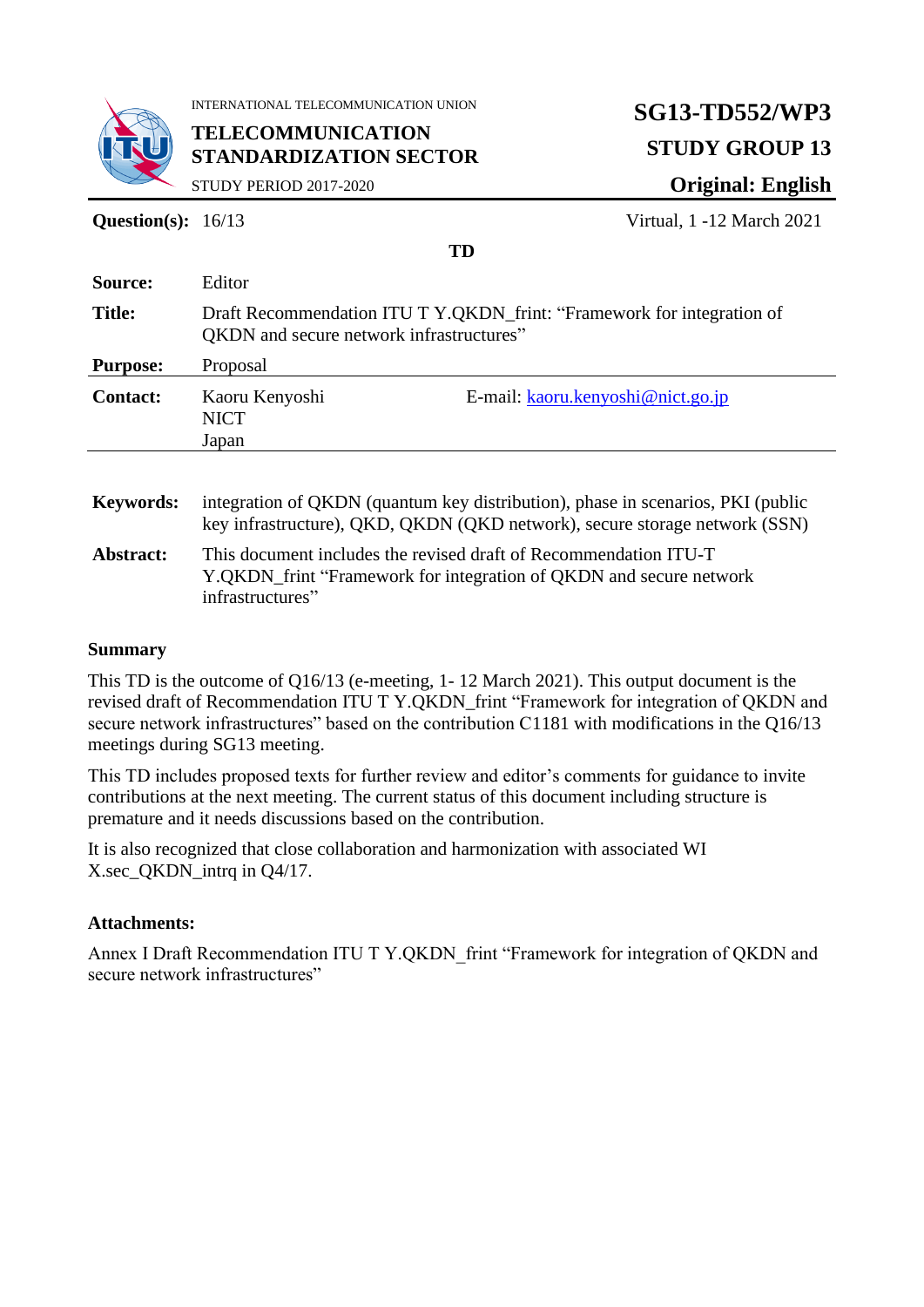# **Annex I: Draft of Y.QKDN\_frint**

# **Draft Recommendation ITU-T Y.QKDN\_frint**

# **Framework for integration of QKDN and secure network infrastructures**

#### **Summary**

For quantum key distribution networks (QKDN), Recommendation ITU-T Y.QKDN\_frint specifies overview of secure storage networks (SSNs). It also specifies functional requirements, functional architecture model, reference points and phase-in scenarios for SSNs.

#### **Keywords**

integration of QKDN (quantum key distribution), phase in scenarios, PKI (public key infrastructure), QKD, QKDN (QKD network), secure storage network (SSN)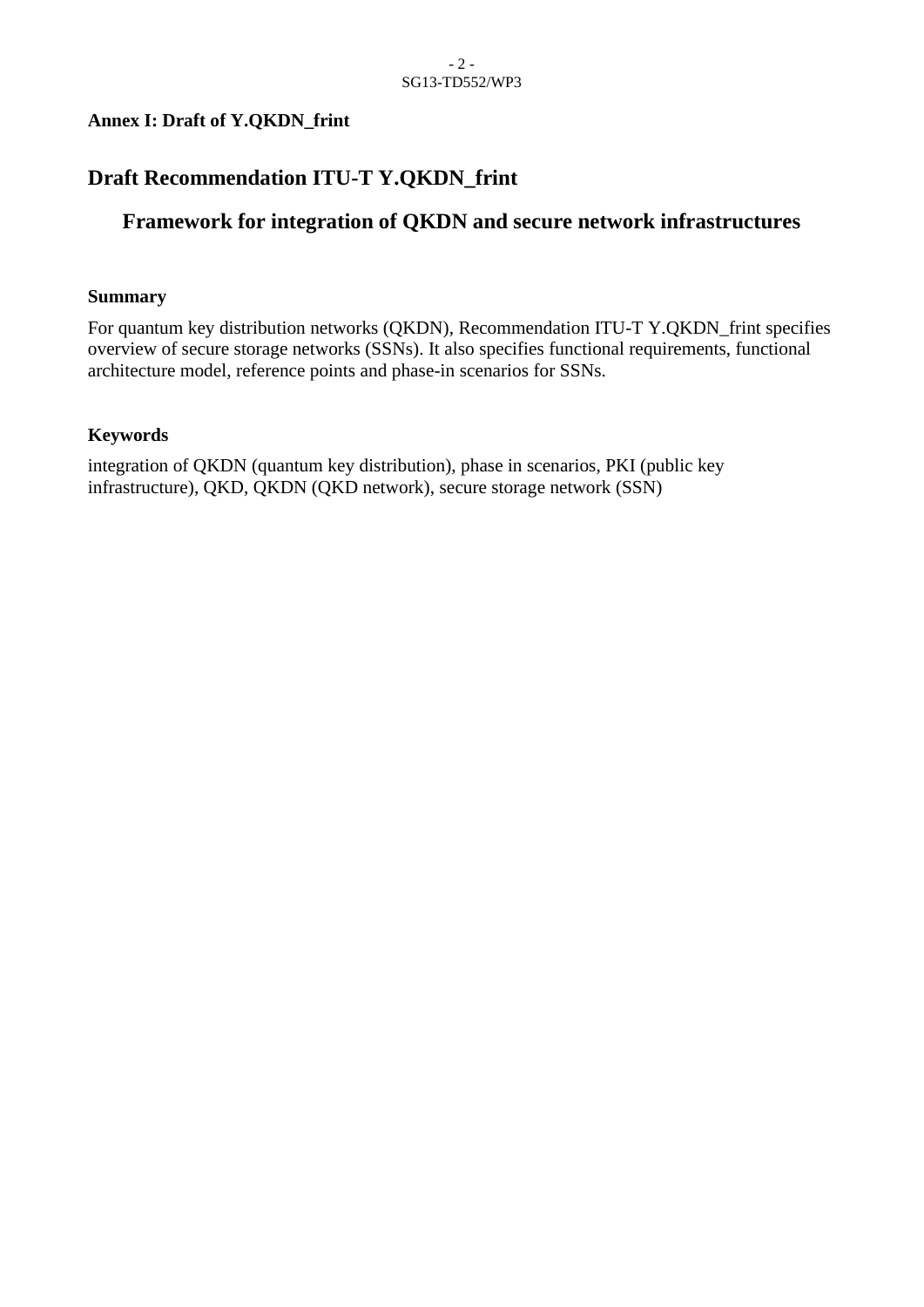#### $-3-$ SG13-TD552/WP3

# Table of Contents

| $\mathbf{1}$   |  |
|----------------|--|
| $\overline{2}$ |  |
| 3              |  |
| 3.1            |  |
| 3.2            |  |
| $\overline{4}$ |  |
| 5              |  |
| 6              |  |
| 7              |  |
| 8              |  |
| 8.1            |  |
| 8.2            |  |
| 8.3            |  |
| 9              |  |
| 9.1            |  |
| 9.2            |  |
| 9.3            |  |
| 9.4            |  |
| 10             |  |
| 10.1           |  |
| 10.2           |  |
| 10.3           |  |
| 10.4           |  |
| 11             |  |
| 11.1           |  |
| 11.2           |  |
| 11.3           |  |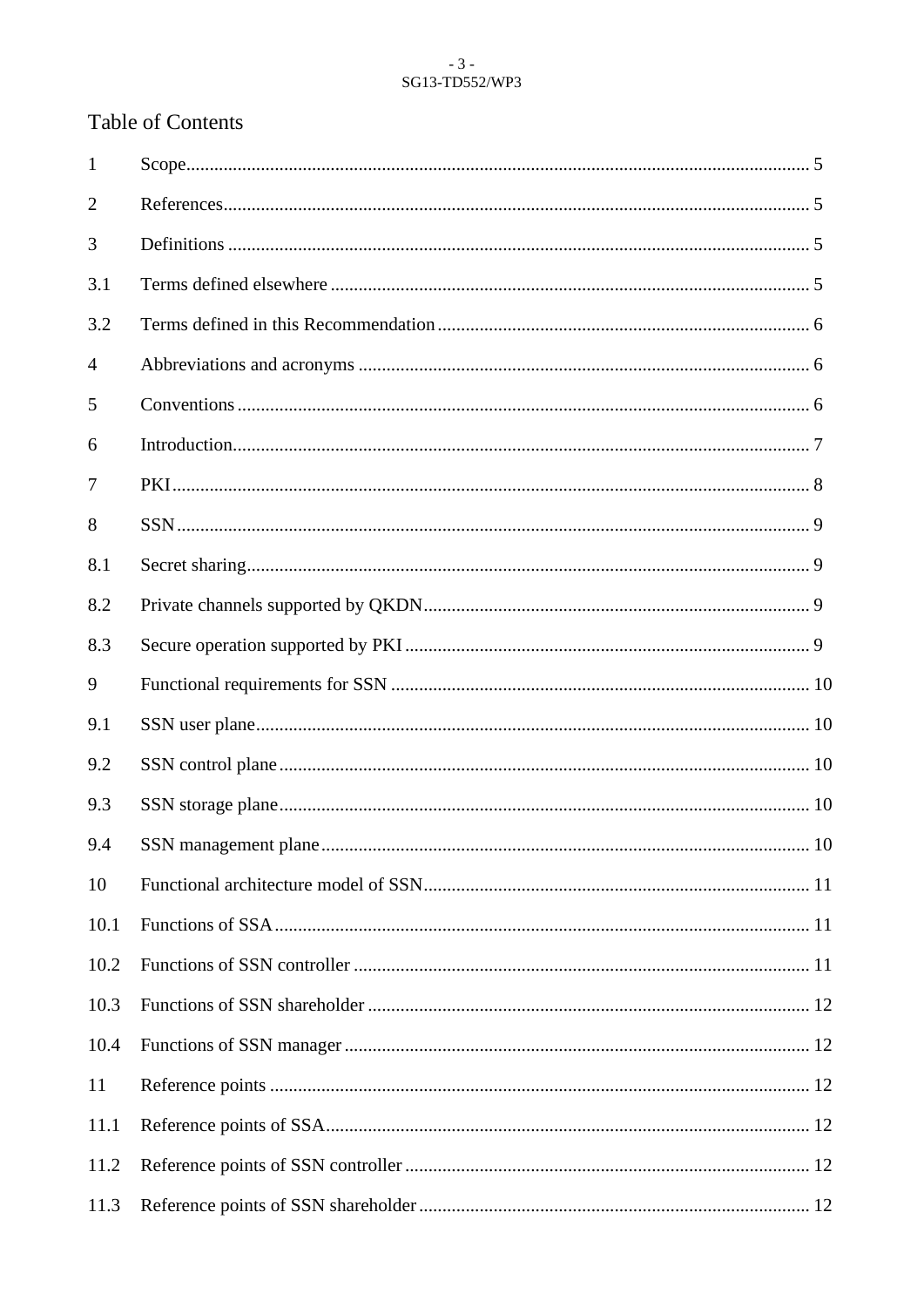#### $-4-$ SG13-TD552/WP3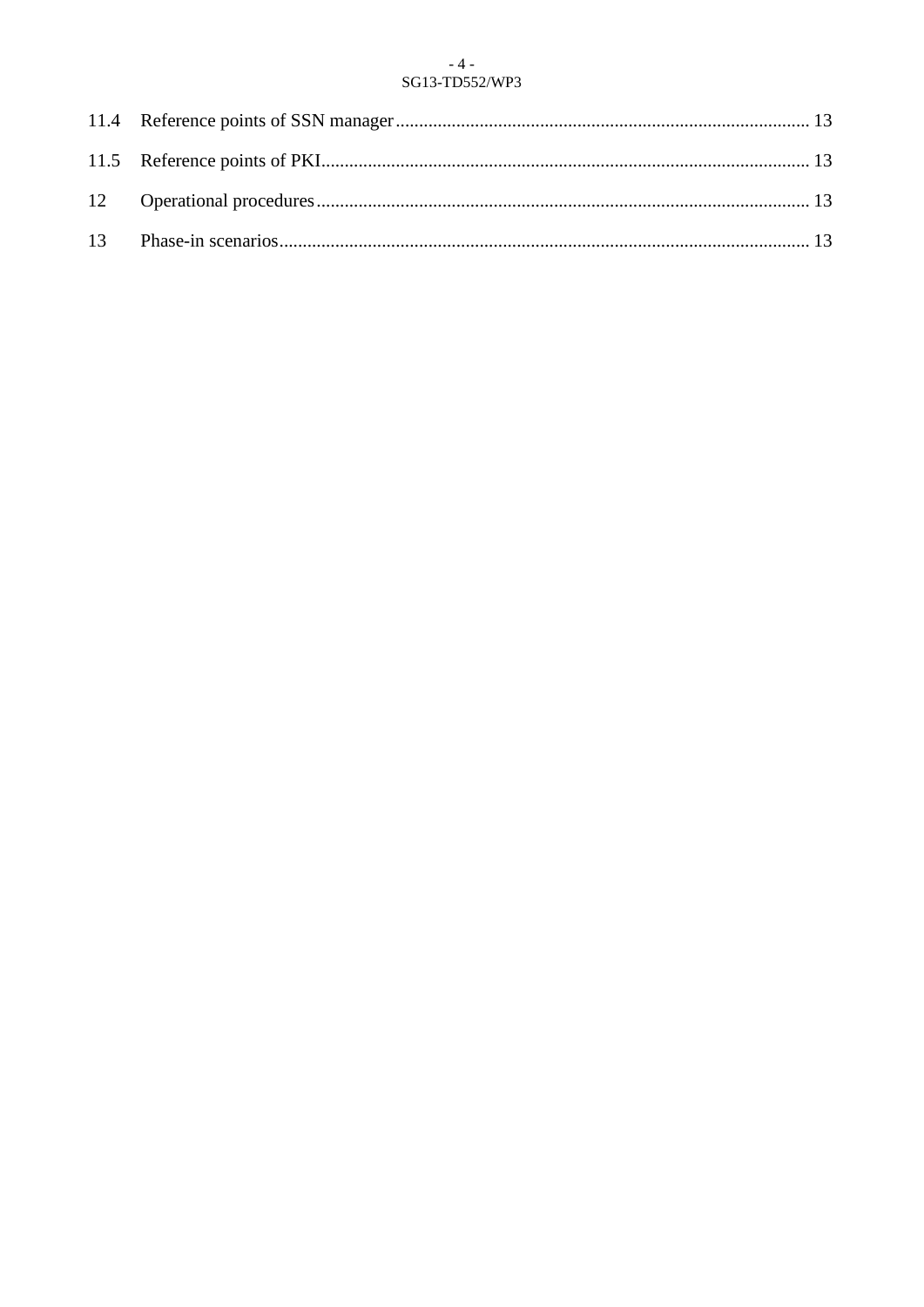#### - 5 - SG13-TD552/WP3

# **Draft Recommendation ITU-T Y.QKDN\_frint**

# **Framework for integration of QKDN and secure network infrastructures**

*Editor's note – Another option for the title of this draft Recommendation is* "*Framework for integration of QKDN and secure storage network".*

# <span id="page-4-0"></span>**1 Scope**

This Recommendation describes framework for integrating QKDN with conventional and emerging secure network infrastructures.

In particular, the scope of this Recommendation includes:

- overview of secure storage network (SSN);
- functional requirements for SSN;
- functional architecture model of SSN;
- reference points;
- operational procedures;
- phase-in scenarios.

### <span id="page-4-1"></span>**2 References**

- [ITU-T Y.3800] Recommendation ITU-T Y.3800 (2019)/Cor.1 (2020), *Overview on networks supporting quantum key distribution*.
- [ITU-T Y.3801] Recommendation ITU-T 3801 (2020) *Functional requirements for quantum key distribution network*.
- [ITU-T Y.3802] Recommendation ITU-T Y.3802 (2020), *Functional architecture of the quantum key distribution network*.
- [ITU-T Y.3803] Recommendation ITU-T Y.3803 (2020), *Key management for quantum key distribution Networks*
- [ITU-T Y.3804] Recommendation ITU-T Y.3804 (2020), *Control and* Management for Quantum Key Distribution Networks.
- [ITU-T X.509] Recommendation ITU-T X.509 (2016), *Information technology – Open Systems Interconnection – The Directory: Public-key and attribute certificate frameworks*

### <span id="page-4-2"></span>**3 Definitions**

### <span id="page-4-3"></span>**3.1 Terms defined elsewhere**

This Recommendation uses the following terms defined elsewhere:

- 3.1.1 **key manager (KM)** [ITU-T Y.3800]: A functional module located in a quantum key distribution (QKD) node to perform key management in the key management layer.
- 3.1.2 **quantum key distribution (QKD)** [b-ETSI GR QKD 007]: Procedure or method for generating and distributing symmetrical cryptographic keys with information theoretical security based on quantum information theory.
- 3.1.3 **quantum key distribution link (QKD link)** [ITU-T Y.3800]: A communication link between two quantum key distribution (QKD) modules to operate the QKD.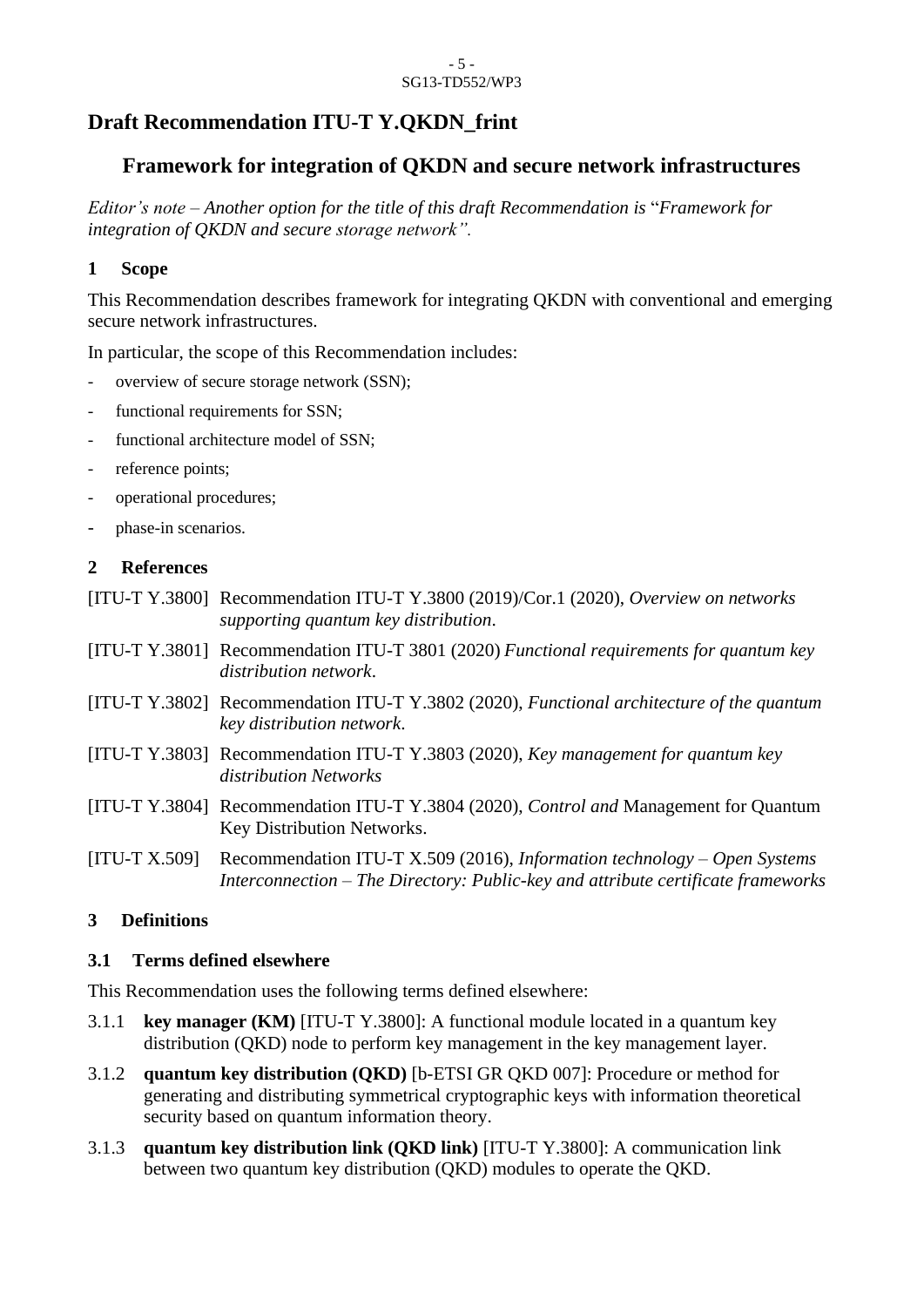#### - 6 - SG13-TD552/WP3

NOTE – A QKD link consists of a quantum channel for the transmission of quantum signals, and a classical channel used to exchange information for synchronization and key distillation.

3.1.4 **quantum key distribution module (QKD module)** [ITU-T Y.3800]: A set of hardware and software components that implements cryptographic functions and quantum optical processes, including quantum key distribution (QKD) protocols, synchronization, distillation for key generation, and is contained within a defined cryptographic boundary.

NOTE – A QKD module is connected to a QKD link, acting as an endpoint module in which a key is generated. These are two types of QKD modules, namely, the transmitters (QKD-Tx) and the receivers (QKD-Rx).

3.1.5 **quantum key distribution network (QKDN)** [ITU-T Y.3800]: A network comprised of two or more quantum key distribution (QKD) nodes connected through QKD links.

NOTE – A QKDN allows sharing keys between the QKD nodes by key relay when they are not directly connected by a QKD link.

- 3.1.6 **quantum key distribution network controller (QKDN controller)** [ITU-T Y.3800]: A functional module, which is located in a quantum key distribution (QKD) network control layer to control a QKD network.
- 3.1.7 **quantum key distribution network manager (QKDN manager)** [ITU-T Y.3800]: A functional module, which is located in a quantum key distribution (QKD) network management layer to monitor and manage a QKD network.
- 3.1.8 **quantum key distribution node (QKD node)** [ITU-T Y.3800]: A node that contains one or more quantum key distribution (QKD) modules protected against intrusion and attacks by unauthorized parties.

NOTE – A QKD node can contain a key manager (KM).

# <span id="page-5-0"></span>**3.2 Terms defined in this Recommendation**

None.

# <span id="page-5-1"></span>**4 Abbreviations and acronyms**

This Recommendation uses the following abbreviations and acronyms:

| <b>AES</b>   | <b>Advanced Encryption Standard</b>                        |
|--------------|------------------------------------------------------------|
| <b>CA</b>    | <b>Certification Authority</b>                             |
| <b>FCAPS</b> | Fault, Configuration, Accounting, Performance and Security |
| IT-secure    | Information-theoretically secure                           |
| KM           | Key manager                                                |
| <b>OTP</b>   | One-time pad encryption                                    |
| PKI          | Public Key infrastructure                                  |
| QKD          | <b>Quantum Key Distribution</b>                            |
| <b>QKDN</b>  | <b>QKD</b> Network                                         |
| <b>SSA</b>   | Secure Storage Agent                                       |
| <b>SSN</b>   | <b>Secure Storage Network</b>                              |

# <span id="page-5-2"></span>**5 Conventions**

In this Recommendation: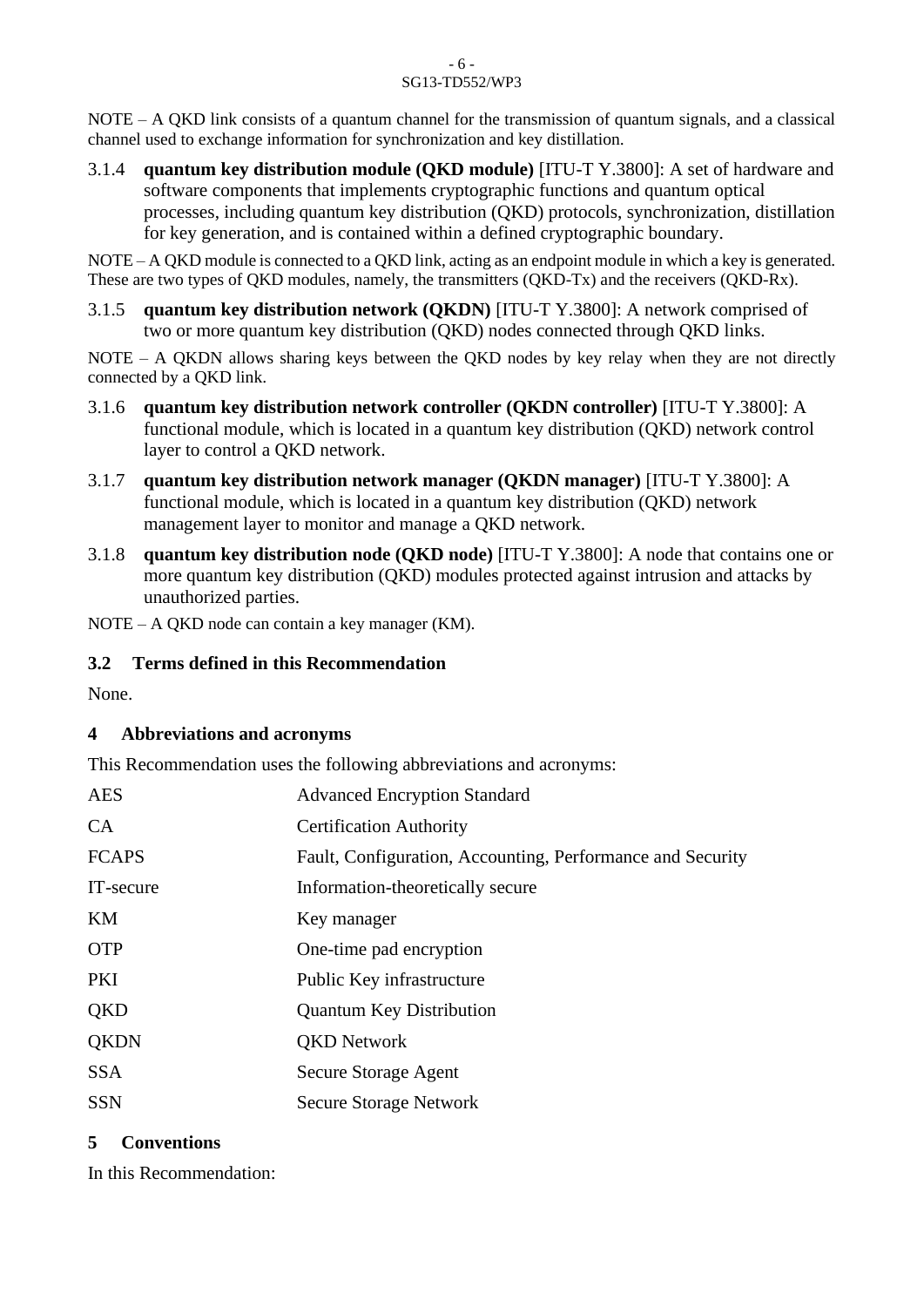#### - 7 - SG13-TD552/WP3

The keywords "is required to" indicate a requirement which must be strictly followed and from which no deviation is permitted if conformance to this document is to be claimed.

The keywords "is recommended" indicate a requirement which is recommended but which is not absolutely required. Thus this requirement need not be present to claim conformance.

# <span id="page-6-0"></span>**6 Introduction**

# *Editor' Note: some sentences are added to clarify the scope of this Recommendation.*

The purpose of introducing the QKDN into current communication networks and cryptographic infrastructures is to enhance their security level by supplying highly secure symmetric keys to cryptographic applications. Introducing the QKDN into these existing infrastructures can impose significant overhead cost/impacts on systems and elements, and in the worst case may also introduce new vulnerabilities if the QKDN is not appropriately designed, operated, and interfaced to the cryptographic applications.

In order to support the QKDN, various kinds of cryptographic methods need to be used in appropriate combinations. To realize confidentiality protection of keys, e.g., in key relay via trusted nodes, one-time pad encryption (OTP), which is an information theoretically secure scheme, is recommended for ensuring a long-term confidentiality of keys. To realize integrity protection of the keys to ensure that the keys remain unaltered, cryptographic methods such as public key cryptography and hash functions, which are computationally secure, can be employed. These methods also play important roles to realize authentication and access control of functional elements in the QKDN. Control and management information in the QKDN needs to be protected by the combination of public key cryptography (especially for authentication and key exchange) and symmetric cipher such as AES (especially for data encryption). Cipher suites of these cryptographic technologies are implemented in IPsec and TLS based on public key infrastructure (PKI). Thus building the QKDN means integration of QKD technologies and existing secure network infrastructures.

Keys supplied by the QKDN can be used to encrypt sensitive and high-value data in transmission. Although the QKDN itself cannot protect confidentiality of data storage, it can be used to enhance the security of storage networks. In fact, today digital data are stored in data centers forever, and can easily be targeted by malicious attacks or even be threatened by non-malicious incidents like natural disasters. Protection of critical data in storage networks for a long term warrants the use of the QKDN, and should be worth the overhead cost. A secure storage network (SSN) consists of multiple data servers and is supported by a secret sharing scheme. Some secret sharing schemes, such as Shamir threshold scheme, ensure information theoretic confidentiality of storage, provided that the number of corrupted servers is less than a certain threshold, and data shares are exchanged through highly private channels. These highly private channels can be realized by using OTP encryption with keys supplied by the QKDN. To realize authentication, access control, and integrity protection in the SSN, PKI plays again an essential role.

A concept of integration of the QKDN with PKI and the SSN can be depicted in Figure 1. This is a typical example of integration of QKDN and secure network infrastructures.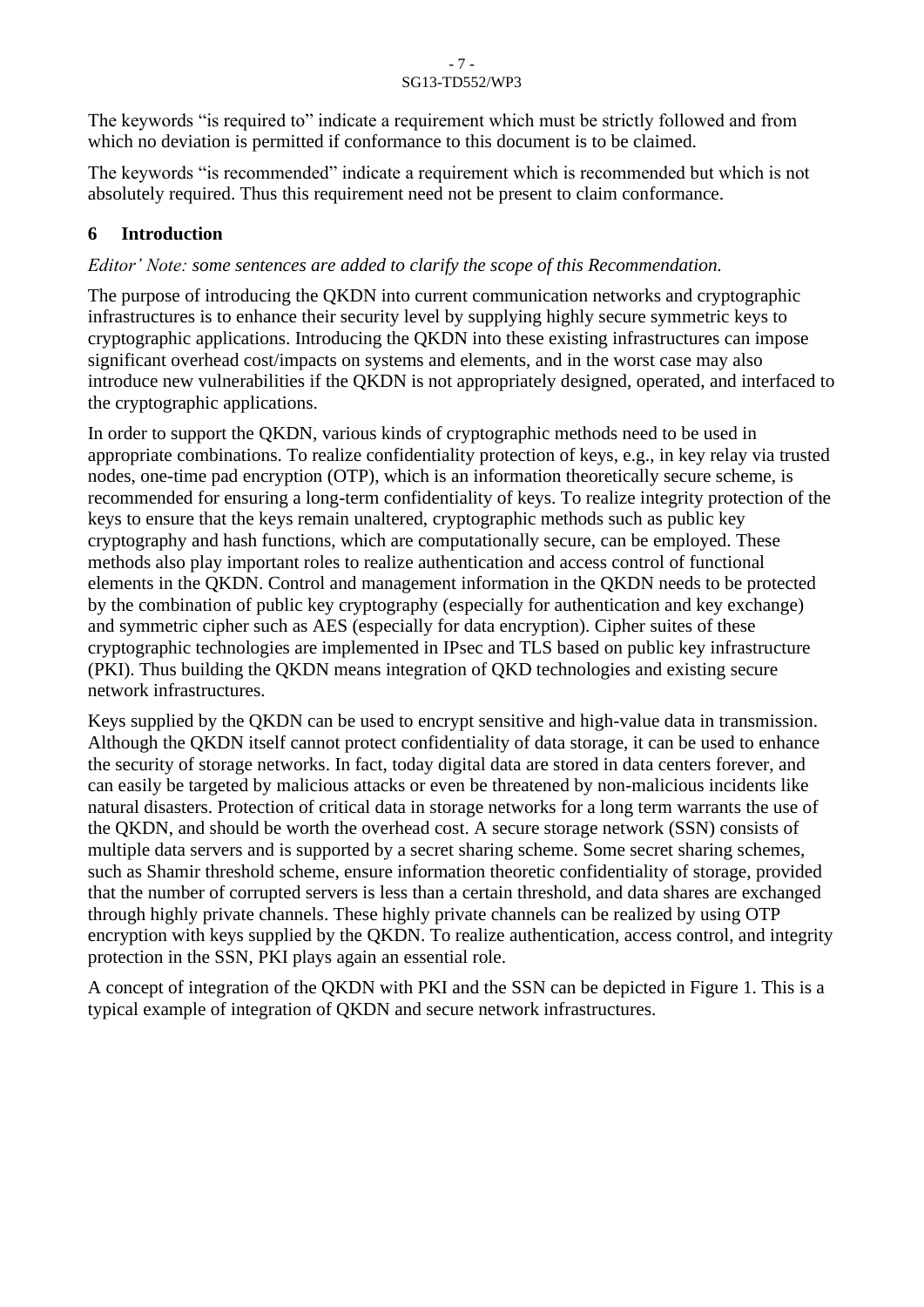#### - 8 - SG13-TD552/WP3



Figure 1. A conceptual view of integration of the QKDN with PKI and the SSN

The following functional elements are contained in the SSN in figure 1:

- Secure storage agent (SSA): a functional element which create shares from the original data and reconstruct the original data from shares.
- SSN controller: a functional element which controls the secret sharing process, i.e. receive the original data, encrypt them appropriately (e.g. transform them to shares by a secret sharing protocol), and control communication for the SSN shareholder.
- SSN manager: a functional element which manages FCAPS functions of the SSN.
- SSN shareholder: a functional element which distributes and stores shares.
- SSN shareholder link: a communication link between SSAs and SSN shareholders and among SSN shareholders. SSN shareholder links are shown in blue in figure 1. These links transmit shares with highly secure encryption such as OTP.
- SSN control link: a communication link among SSN controllers and between an SSN controller and an SSN share holder. SSN control links are shown in black in figure 1. These links transmit control and management information between the SSN controller and the SSN shareholder.

# <span id="page-7-0"></span>**7 PKI**

*Editor's Note: This clause refers to the existing and on-going works on QKDN and PKI, especially from the viewpoint of how to support the QKDN with PKI. Missing specifications for integration of the QKDN and PKI will then be identified.*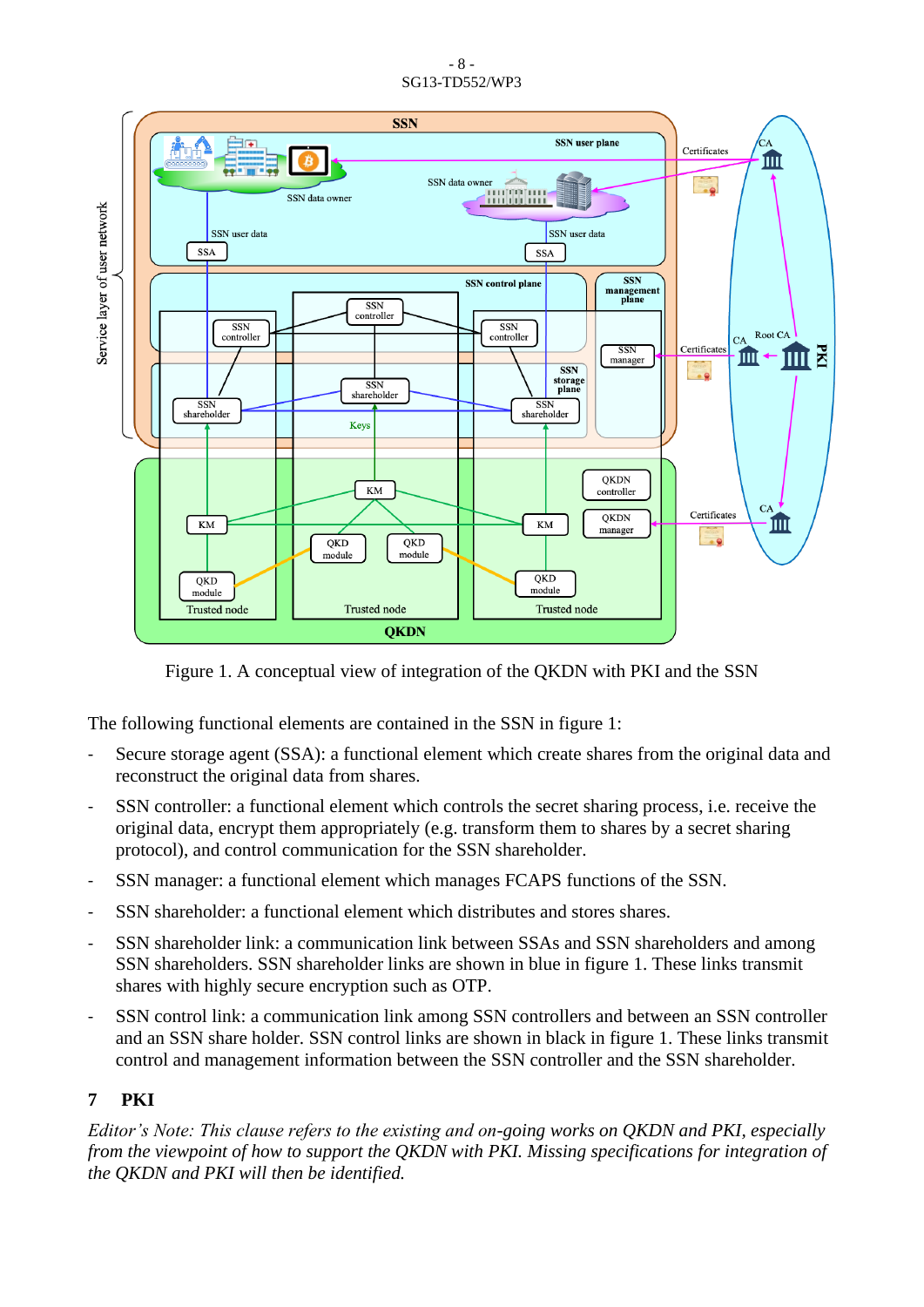#### - 9 - SG13-TD552/WP3

*Editor's Note: We study the relations between the QKDN and PKI. An architecture and functional elements of QKDN are specified in [ITU-T Y.3800], [ITU-T Y.3801] and [ITU-T Y.3802]. The details of public-key certificates and attribute certificates are specified in [ITU-T X.509]. We consider how PKI support the QKDN and introduce necessary concepts and functions to integrate them. Some relevant work items are going on in ETSI ISG-QKD, harmonization with them need to be considered.* 

# <span id="page-8-0"></span>**8 SSN**

*Editor's Note: Secure storage network is one of representative examples in the service layer. We review basic concepts and underlying technologies of the secure storage network, including secret sharing, control plane, storage planes, shareholders, private channels etc. Particular attention is put to the long-term security. Some relevant work items on storage security are going on in ISO/IEC, harmonization with them need to be considered. We introduce several subclauses as follows.*

*Editor's note: The following sentences are duplicated in X.sec\_QKDN\_intrq. Harmonization between them need to be considered.*

# <span id="page-8-1"></span>**8.1 Secret sharing**

# *Editor's note – This clause will specify the secret sharing technologies.*

Secret sharing satisfies confidentiality of storage, availability, and functionality. In secret sharing, new multiple data shares are created from the original data by using a polynomial, and stored in multiple data servers (shareholders). Shamir's (*k, n*) threshold scheme uses n shareholders, and restores the original data by collecting at least  $k \leq n$  of shares. With shares of  $k-1$  or less, the original data can never be reconstructed even with unlimited computing power. Provided that the number of corrupted shareholders is less than k, and shares are exchanged through private channels, Shamir's  $(k, n)$  threshold scheme ensures information theoretic confidentiality of storage, that is, confidentiality is satisfied. Shares can be added and multiplied, meaning that full homomorphism functionality—can be met. Even if shares up to *n–k* are lost, the original data can be reconstructed by using the k remaining shares, which provides availability. However, this scheme cannot protect integrity. Private channels should also be implemented somehow to protect confidentiality of data transmission, which is another important confidentiality requirement.

# <span id="page-8-2"></span>**8.2 Private channels supported by QKDN**

# *Editor's note – This clause will specify how the QKDN can be combined for the secure storage network.*

The secret sharing method itself has a mathematical algorism and does not provide a solution to transmit a share securely to the remote storage (i.e., ensure the confidentiality of transmission). Combined with the QKDN, which realizes confidentiality of data transmission, and secret sharing method can be used for information theoretically SSN in a protocol level.

# <span id="page-8-3"></span>**8.3 Secure operation supported by PKI**

# *Editor's note – This clause will specify how PKI supports secure storage network.*

QKD and secret sharing can realize confidentiality and availability of data, but they cannot prevent corruption of long-term preservation of data. Therefore, it is necessary to introduce security technologies such as digital signatures in the system. These functions are performed at the certification authority (CA) in the PKI in figure 1. It should be noted that for integrity protection, it is sufficient to ensure short-term security for a certain period. Timestamp chains are used to prolong the validity of digital signatures for the original data for any length of time. For example, a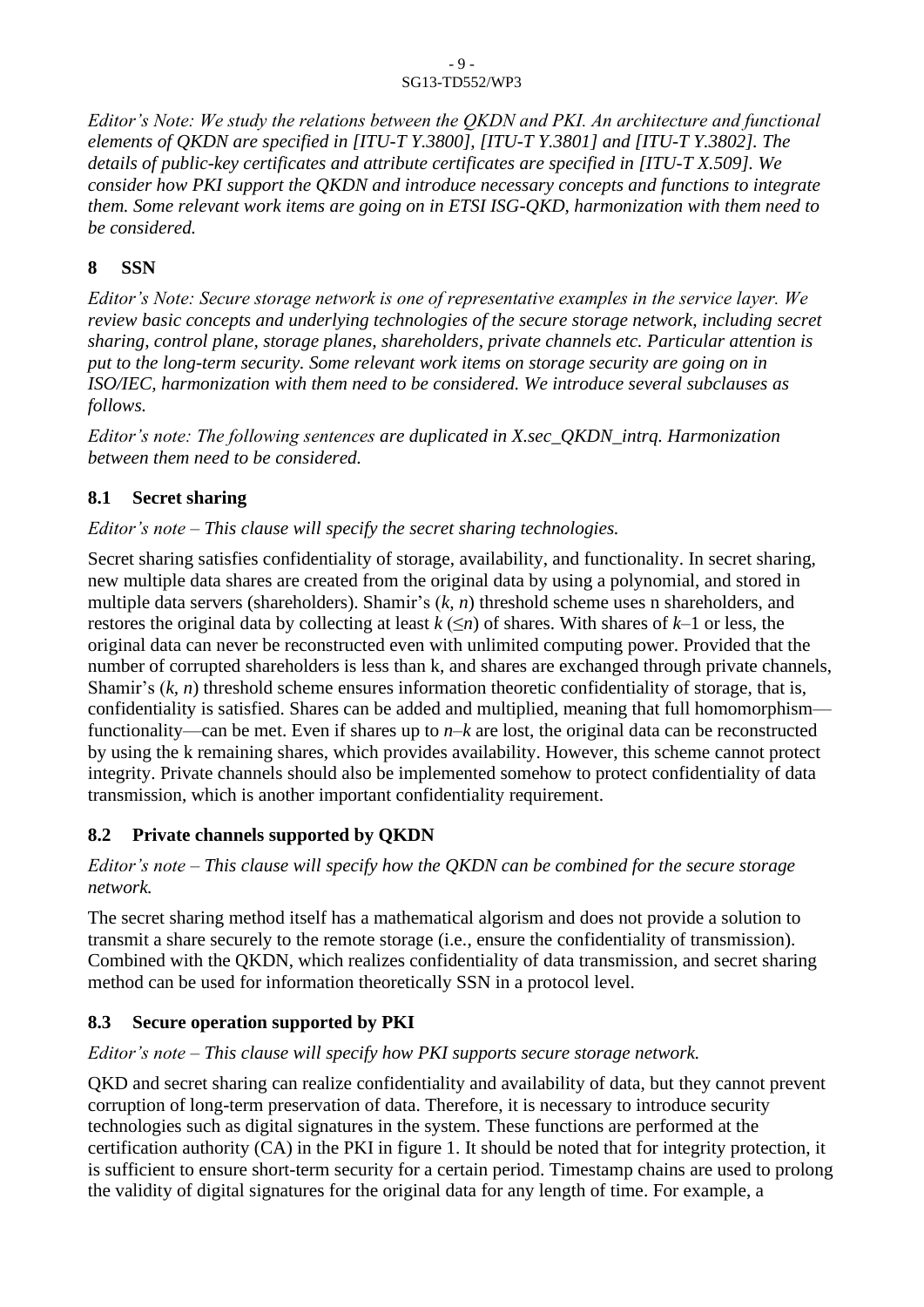Pedersen commitment scheme is adopted, and commitments to the original data are timestamped and shared. While this scheme can protect the secrecy of the original data information theoretically, the correctness of the data must inevitably be computational. So the commitments as well as the timestamps are renewed regularly. Thus the long-term integrity protection can be realized.

*Editor's note – Proposed texts in clause 9 and 10 are the first version for reviews.* 

#### <span id="page-9-0"></span>**9 Functional requirements for SSN**

*Editor's note – Additional requirements might be needed for QKDN to supply keys to SSN.*

#### <span id="page-9-1"></span>**9.1 SSN user plane**

An SSA should meet the following requirements.

- Req\_SSN\_A 1. The SSA is required to receive the original data from data owners.
- Req\_SSN\_A 2. The SSA is required to create shares of the original data.

Req\_SSN\_A 3. The SSA is required to send shares to SSN shareholders.

Req\_SSN\_A 4. When the data owners request restoring the original data, the SSA is required to reconstruct the original data from shares.

#### <span id="page-9-2"></span>**9.2 SSN control plane**

An SSN controller should meet the following requirements.

- Req\_SSN\_C 1. The SSN controller is required to control distribution of shares to SSN shareholders.
- Req SSN C 2. The SSN controller is required to control collection of shares from SSN shareholders to reconstruct the original data.
- Req\_SSN\_C 3. When failure occurs in an SSN shareholder, the SSN controller is required to control re-sharing of shares.
- Req\_SSN\_C 4. The SSN controller is required to receive certificates from CAs and use them for security functions.
- Req\_SSN\_C 5. The SSN controller is required to encrypt control and management information between SSN controllers.

Req\_SSN\_C 6. The SSN controller is required to manage configuration of SSN shareholders.

#### <span id="page-9-3"></span>**9.3 SSN storage plane**

An SSN shareholder should meet the following requirements.

Req\_SSN\_S 1. The SSN shareholder is required to receive shares from SSAs.

Req SSN S 2. The SSN shareholder is required to transmit the shares to other SSN shareholder with IT-secure encryption such as OTP and store them under the control of the SSN controller.

Req\_SSN\_S 3. The SSN shareholder is required to send shares to SSAs with IT-secure encryption such as OTP when the original data are requested.

Req\_SSN\_S 4. When failure occurs in an SSN shareholder, the SSN controller is required to perform re-sharing of shares.

#### <span id="page-9-4"></span>**9.4 SSN management plane**

An SSN manager should meet the following requirements.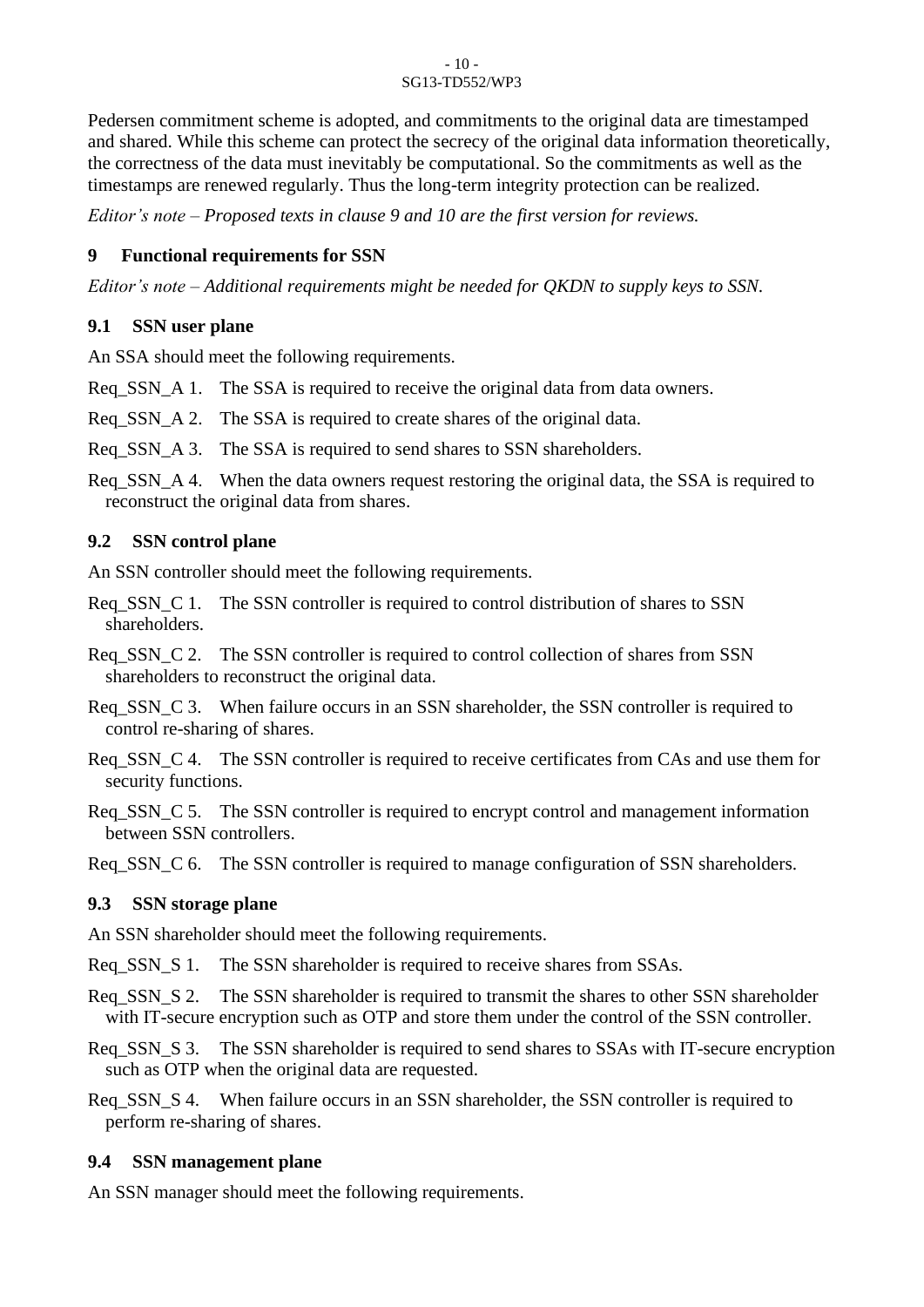#### - 11 - SG13-TD552/WP3

Req\_SSN\_M 1. The SSN manager is required to provide FCAPS management of the SSN control plane and the SSN storage plane.

# <span id="page-10-0"></span>**10 Functional architecture model of SSN**





Figure 2 Functional architecture model of SSN

*Editor's note – Further interfaces between SSA and SSN controller, and SSN controller and PKI might be necessary.*

# <span id="page-10-1"></span>**10.1 Functions of SSA**

In the SSN user plane, an SSA is to create shares and reconstruct the original data. It is further comprised of the following functional elements.

- Data supply function: It receives original data from data owners and sends the original data to data owners with highly secure encryption (e.g., OTP is recommended).
- Data share function: It supports creating shares of the original data and reconstruct the original data from shares.

# <span id="page-10-2"></span>**10.2 Functions of SSN controller**

In the SSN control plane, an SSN controller is to control functions in SSN storage plane. It is further comprised of the following functional elements.

Session control function: It supports the controls the session procedures among SSN shareholders, between the SSN controller and the shareholders and between the SSA and the SSN shareholders.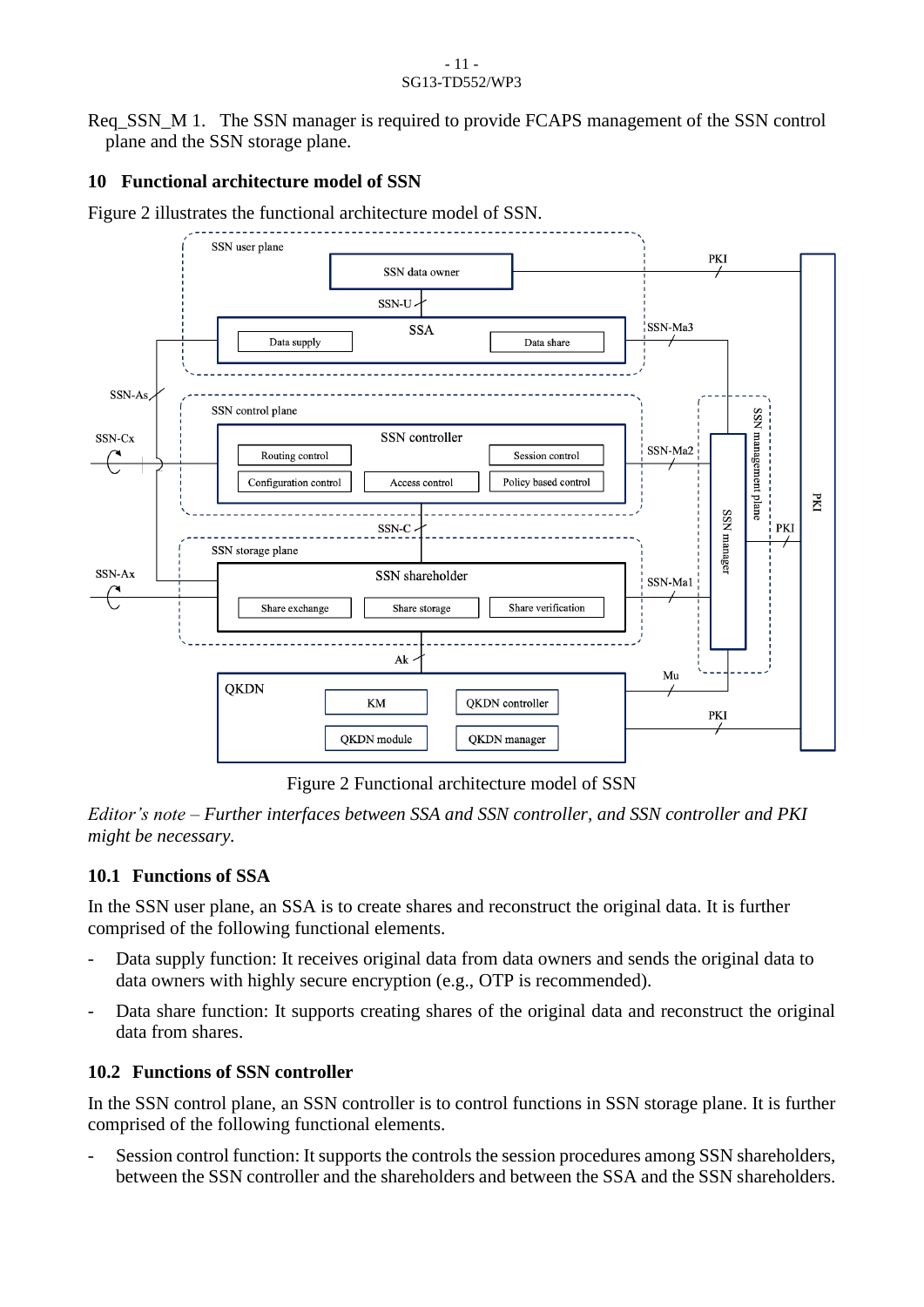#### - 12 - SG13-TD552/WP3

- Routing control function: It provisions an appropriate distribution route among SSN shareholders and also performs routing of re-sharing shares depending on fault, performance, and/or availability status of the SSN shareholder links for ensuring the continuation of secret sharing.
- Configuration control function: It performs the acquisition of configuration information on SSN shareholders, SSN controllers, SSN shareholder links and SSN control links, and the state of these components (e.g., in service, out of service, standby, or reserved). It conducts the reconfiguration of SSN shareholders and SSN shareholder links if an alarm including the result of failure diagnosis is notified.
- Policy based control function: It controls the SSN resources based on the quality of service (QoS) and charging policies for SSN data owners.
- Access control function: It provides capabilities to verify the claimed identity of functions and functional elements under control and support by the SSN controller (i.e., authentication), and to restrict them to pre-authorized activities or roles by access rights based on enforced policies (i.e., authorization).

# <span id="page-11-0"></span>**10.3 Functions of SSN shareholder**

In the SSN storage plane, an SSN shareholder is to exchange shares with other shareholders and store them. It is further comprised of the following functional elements.

- Share exchange function: It receives shares from SSAs and exchanges shares with other SSN shareholders with highly secure encryption (e.g., OTP is recommended).
- Share storage function: It stores shares securely.
- Share verification function: It verifies integrity of shares with certificates.

### <span id="page-11-1"></span>**10.4 Functions of SSN manager**

In the SSN management plane, an SSN manager supports FCAPS functions of SSAs, SSN controllers and SSN shareholders.

### <span id="page-11-2"></span>**11 Reference points**

### <span id="page-11-3"></span>**11.1 Reference points of SSA**

The following reference points are relevant to connections with an SSA.

SSN-U: a reference point connecting an SSN data owner and an SSA. It is responsible for sending the SSN user data.

### <span id="page-11-4"></span>**11.2 Reference points of SSN controller**

The following reference points are relevant to connections with an SSN controller.

- SSN-C: a reference point connecting an SSN controller and an SSN shareholder. It is responsible for the SSN controller to communicate control information with the SSN shareholder.
- SSN-Cx: a reference point connecting two SSN controllers. It is responsible for the two SSN controllers to communicate control information each other.

# <span id="page-11-5"></span>**11.3 Reference points of SSN shareholder**

The following reference points are relevant to connections with an SSN shareholder.